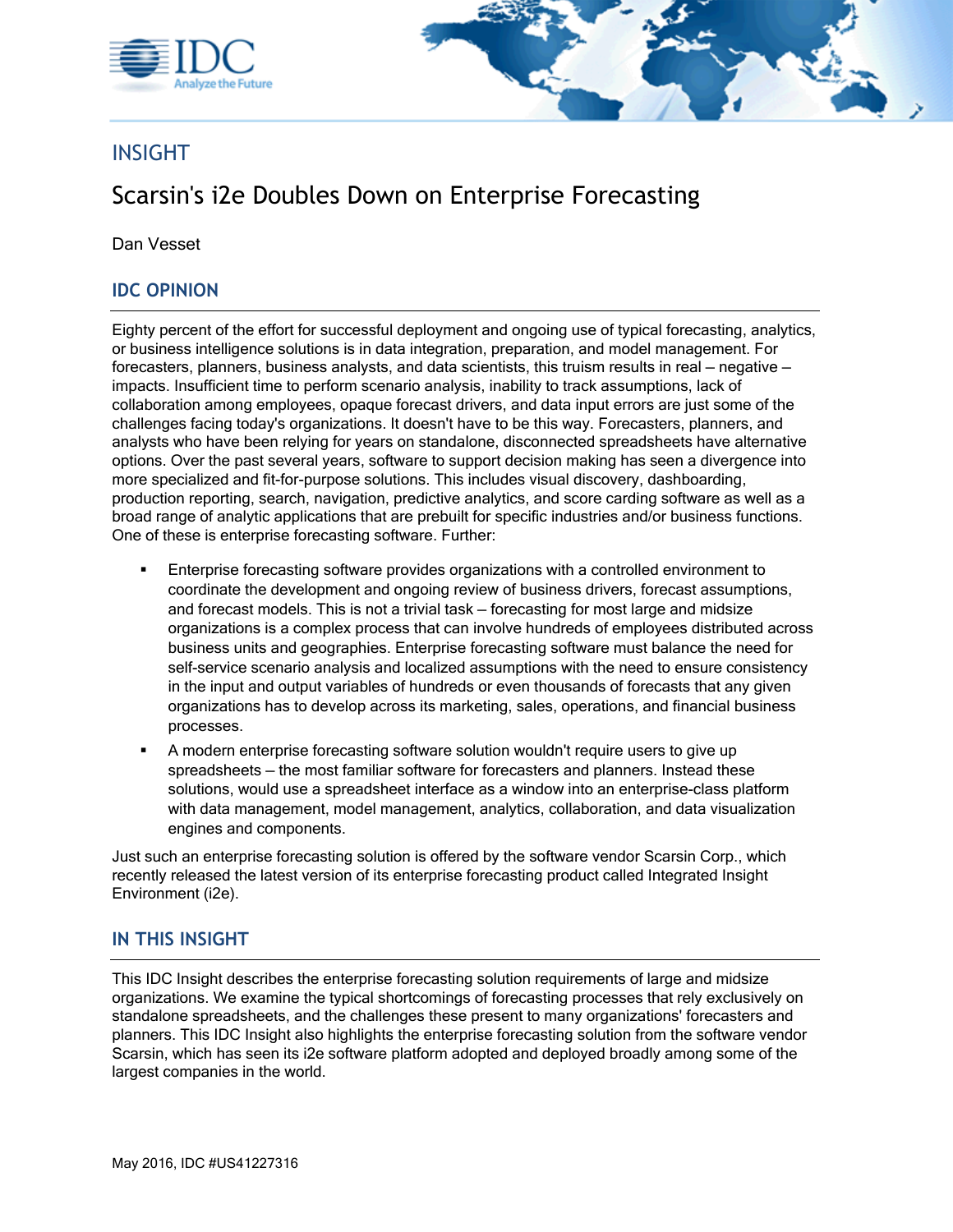### **SITUATION OVERVIEW**

Financial planning, budgeting, predictive analytics, forecasting, and reporting are some of the functions that any given organization has to perform to ensure that all relevant stakeholders have access to the right information to support their respective decision-making processes. Figure 1 presents IDC's view of the three major categories of decision making: strategic, operational, and tactical. Implied in this high-level categorization of decisions is that these decisions are made by a broad range of employees from executives and managers, business analysts, and decision scientists to frontline employees and, sometimes, fully automated systems.

The reality is that there is no "one size fits all" business intelligence or analytics software product that can support all these end-user needs.

### **FIGURE 1**



#### **Technology Components to Support Enterprisewide Decision-Making Processes**

Source: IDC, 2016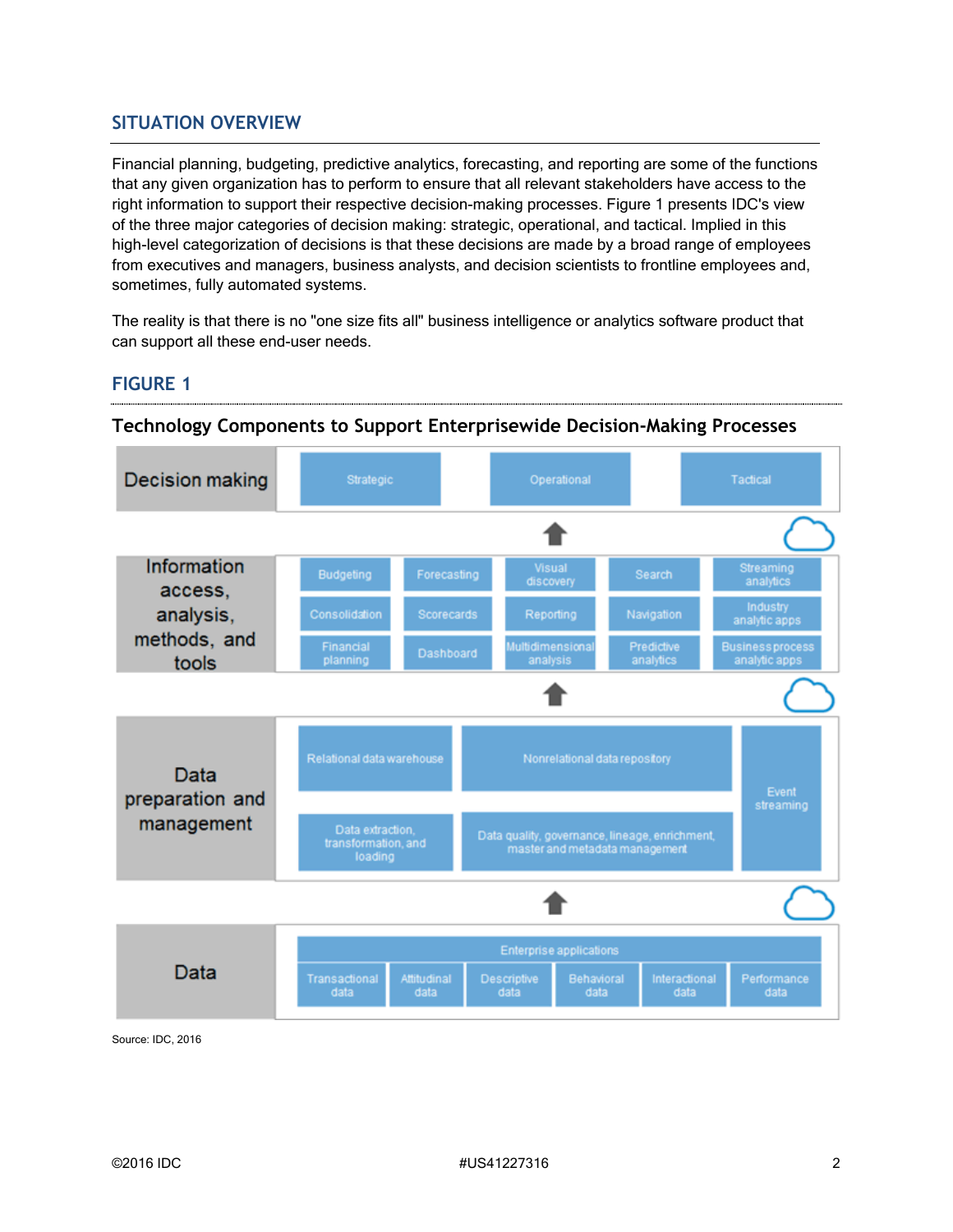Over the past several years, software to support decision making has seen a divergence into more specialized and fit-for-purpose solutions available now both on-premises and in the cloud. This includes visual discovery, dashboarding, production reporting, search, navigation, predictive analytics, and score carding software as well as a broad range analytic applications that are prebuilt for specific industries and/or business functions. One of these is forecasting software, which is distinct from financial planning, budgeting, and consolidation modules that are typically found in enterprise performance management (EPM) suites developed, as the name suggests, primarily for the finance department. Although the finance department is a key participant in forecasting processes, forecasting as a business function applies to everything from sales and marketing to finance and operations.

### **Requirements and Challenges**

All requirements for technology to support forecasting start with data integration — the ability to bring together all the relevant information before any analysis and reporting can commence. A forecasting software platform should, therefore, provide functionality for structured data extraction, transformation, and loading (ETL) as well as for self-service ad hoc data integration. Both options are needed because forecasting typically involves an iterative process of what-if analysis with inputs from central and local data sources.

The second major category of required functionality is analytics. This requires support for forecasting processes such as establishment of business targets, variance-driven analysis, forecast consolidation (including rollup of forecasts across various dimensions such as product lines or regions), growth driver or inhibitor analysis, and scenario simulation.

The whole forecasting process involves many participants across the organizations. Some may be actively involved in data modeling and application of various statistical techniques to the data. Others may be contributors of qualitative information and a "reasonableness" check of an algorithmically developed outcome. The best solutions combine automation and experience under the umbrella of a data-driven approach to forecasting. The functionality to support collaboration in the form of live and asynchronous communication within the forecasting software application can help ensure that all relevant inputs are considered and that a body of organizational knowledge is being captured and retained for future forecasting cycles.

On the forecast output side, key requirements include faster and more automated development of reports and dashboards that enable clear communication and storytelling based on data in the context of the organization and the external environment in which it operates.

Across these primary steps of the forecasting process, an enterprise solution must provide a secure environment where user access rights can be managed according to an organization's internal policies. This is not a trivial task.

Imagine situations where hundreds of forecasters across dozens of country offices need to participate in a coordinated process. In such cases, and those with much less complex needs, there are real productivity and enterprise risk issues to operating without a technical solution that enables centralized coordination of forecasts. Some of the issues frequently mentioned by forecasters are:

- **Inability to perform scenario evaluation across business units or departments**
- **Lack of common metadata definitions across siloed forecasting systems**
- **Inability to consolidate forecasts from across the organization**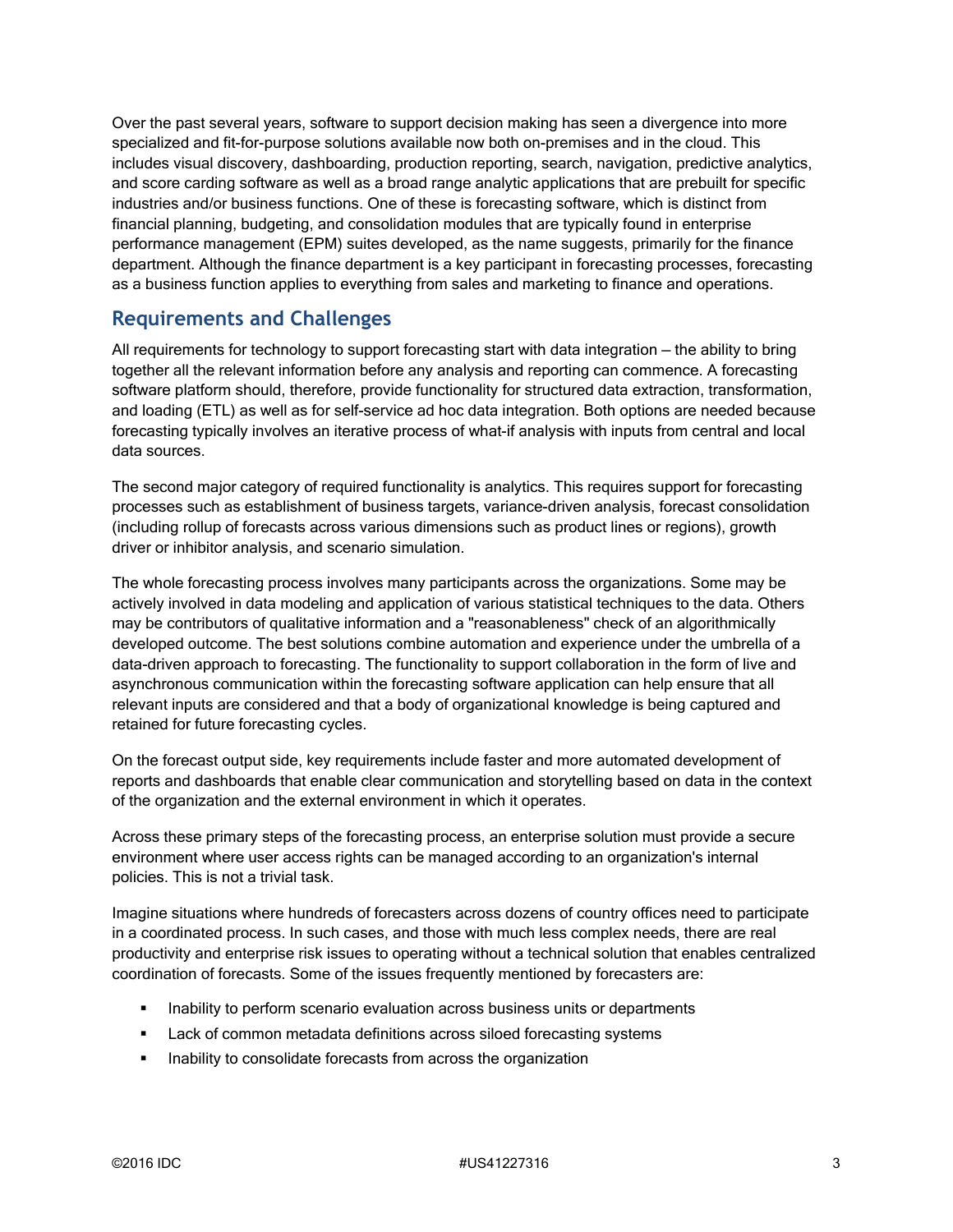- **Introduction of data quality problems due to manual "cut and paste" errors**
- **Inconsistent timing of forecast updates**
- **EXEC** Lack of change management functionality, including version control
- Manual and time-consuming creation and recreation of reports

A modern enterprise forecasting solutions should be able to address all the shortcomings by providing an environment of controlled empowerment that balances the organizations overall needs for consistency and security with the individual departments or business units needs for flexibility.

One such solution is provided by the software vendor Scarsin and its enterprise forecasting platform i2e.

## **Scarsin's i2e Enterprise Forecasting Solution**

Founded in 2002, Scarsin counts among its clients some of the world's largest biotech and pharmaceutical companies as well as a number of public and private sector organizations across other industries. Scarsin's clients use the company's technology for a range of use cases, from long-range planning (LRP) and demand forecasting to consolidation and scenario analysis.

Scarsin's enterprise forecasting platform, i2e, is built on the Microsoft Business Intelligence software stack and is optionally extensible with components from partners, such as Palisade Corp. Scarsin's i2e enterprise forecasting platform supports two core functionality sets:

- **Data management, reporting, and analytics.** This functionality includes data quality, metadata, and data model management as well as reporting and visualization.
- Specialized and deep domain expertise in forecasting. This functionality includes growth driver, variance, root cause analysis, and other related functionality.

The overall solution supports centralized, collaborative, and secure forecasting by teams of often globally distributed forecasters, planners, analysts, and managers. Centralization is provided via a cloud hosted solution that eliminates the reliance on siloed, disconnected spreadsheets. A single platform brings with it the benefits of centralized change management, granular user access rights management, and real-time collaboration as well as scalability. The latter is manifested in the ability to create multiple forecasts with unlimited number of assumptions, and simultaneous global updates.

With i2e, users are able to create forecasts using a range of statistical methods, including functionality incorporated from Palisade's @RISK Monte Carlo simulator. Scarsin's i2e allows organizations to extract, transform, and integrate data from a range of internal systems, such as ERP and CRM applications, and data warehouses. It also supports integration of third-party data from specialized data collection firms (e.g., IMS in healthcare), or from customer surveys or other external sources.

All these characteristics address challenges of forecasting that are commonly experienced with disconnected spreadsheet files. However, Scarsin does not dispel with Microsoft Excel. Recognizing this spreadsheet's pervasive use, the company provides integration with Microsoft Excel as well as PowerPoint and Word. Therefore, users have the option to continue to use Microsoft Excel as an enduser interface connected (and disconnected) to the i2e platform. Microsoft PowerPoint integration is utilized for the automation of reports. In addition to Microsoft PowerPoint-based reports, i2e also supports Web and mobile dashboard creating and distribution.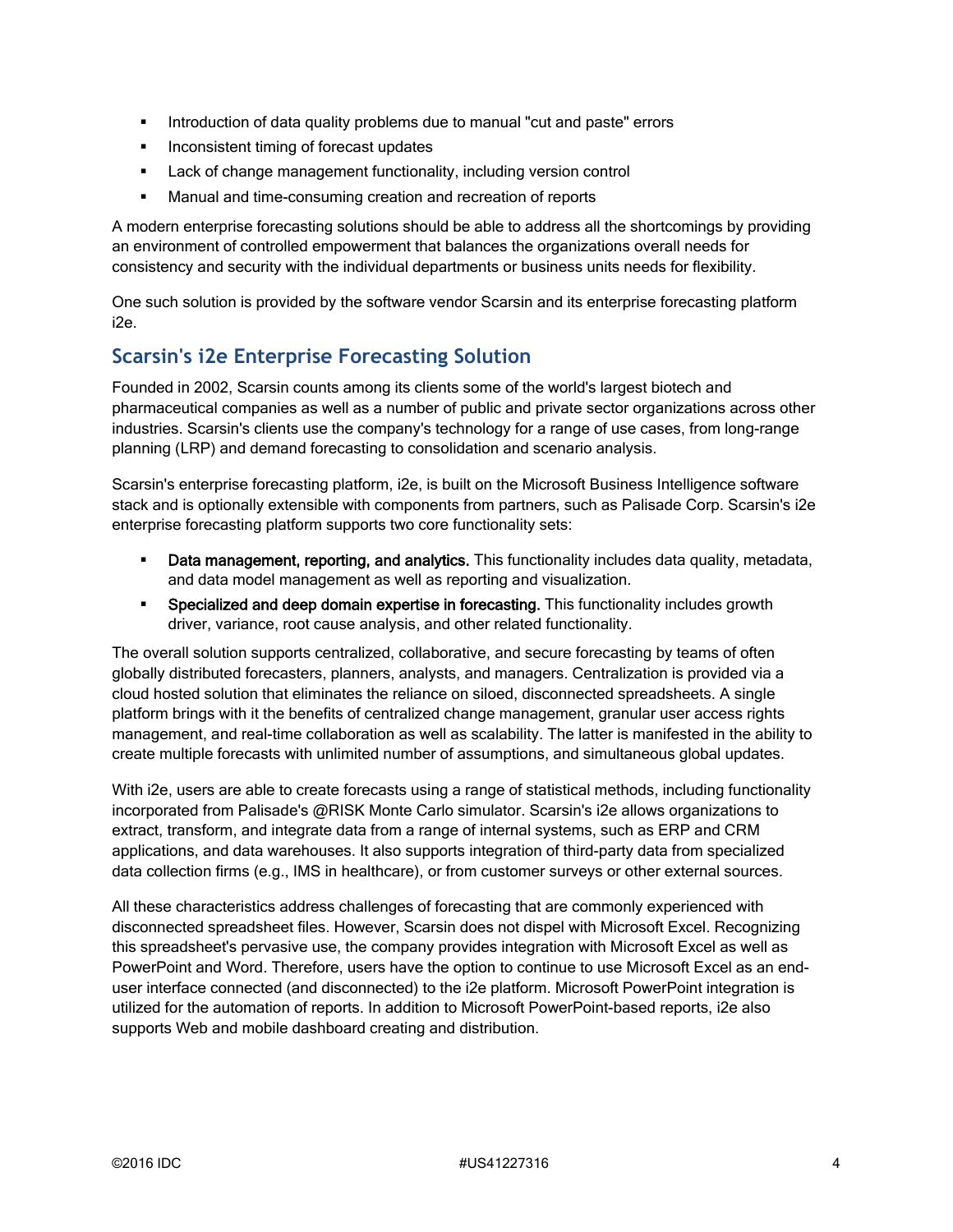## **FUTURE OUTLOOK**

Organizations looking to enhance or upgrade their existing forecasting solutions and processes should consider the factors expected to influence the market in the foreseeable future:

- Amount of data available as inputs into any given forecast will continue to grow. According to IDC research, 75% of organizations cite an increase in the number and type of data sources that have become part of their broader data management and analysis solutions.
- The number of users who directly or indirectly influence any given forecasts has increased. As demand for self-service data access and analysis has grown, the risk of siloed forecasting efforts will likely increase.

These and related trends point to the following enterprise forecasting technology assessment needs:

- Core functionality. Does the solution provide a balance between faster and more flexible access to data and analytics by individuals and a need for internal policy compliance and governance to ensure consistency in data, models, and outputs of various analytics processes?
- **-** Deployment options. Can the solution be deployed both on- and off-premises as dictated by functionality, staffing, compliance, and payment method preferences?
- Vendor strategy. Does the software vendor with the enterprise forecasting solution provide unique domain expertise above and beyond standard business intelligence and analytics tools? Does it have a commitment to latest, flexible software delivery and pricing methods?